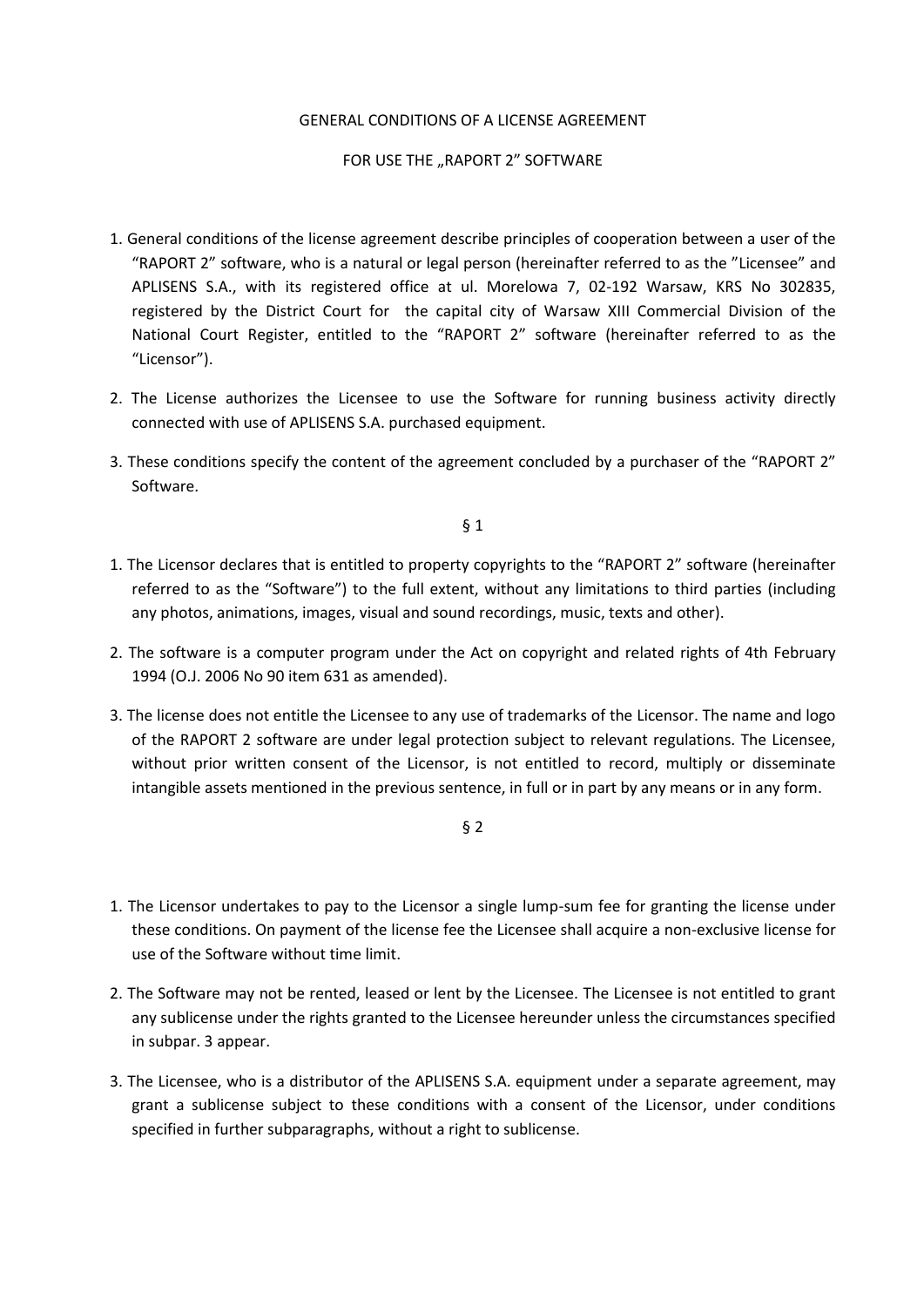- 4. Prior granting the license, the Licensee specified in subpar. 3 is to place an order with the Licensor, including statement of a number of licenses. If required, the Licensor, on the basis of the order, shall deliver also to the Licensee documents, media or other materials necessary to granting the license.
- 5. The Licensee undertakes to pay to the Licensee the license fee specified by the Licensor for each license.
- 6. The Licensor specified in subpar. 3 is entitled to grant a license with a ban on sublicense for a single lump-sum fee.
- 7. The Licensor specified in subpar. 3 is to inform license holders about functioning of the Software in such way as to exclude any misunderstanding concerning features and conditions of its proper operation.

§ 3

1. In case of Software de-installation, the Licensee acknowledges and agrees that the Licensor is not particularly responsible for any data stored by the use of the Software and for damage related to any loss of such data.

§ 4

- 1. The Licensee undertakes to conform with provisions of this license agreement while installing, copying or using the Software in any way.
- 2. If the Licensee does not agree to conform with provisions of the license agreement the Licensor shall not grant the Software license to the Licensee and the Licensee shall not be entitled to install or use it.

§ 5

- 1. The license authorizes the Licensor to: 1) install the Software on a single computer workstation; 2) use the Software on a single computer workstation; 3) use the Software solely for own purposes of the Licensee which is meant as running, displaying, having access, printing, entering one's own data, exporting data from the Software;
- 2. The Licensee is entitled to: 1) make one backup copy of the Software, if it is necessary for the use of the software;
- 3. The Licensor does not authorize the Licensee to make any changes and modifications to the Software nor to use the property copyrights to the software specified in art. 47 subpar. 4 of the Act on copyright and related rights except a right to disseminate the Software to the extent resulting from this agreement.
- 4. The Licensee is not authorized to use the Software for any other purposes than those specified in the Software instruction.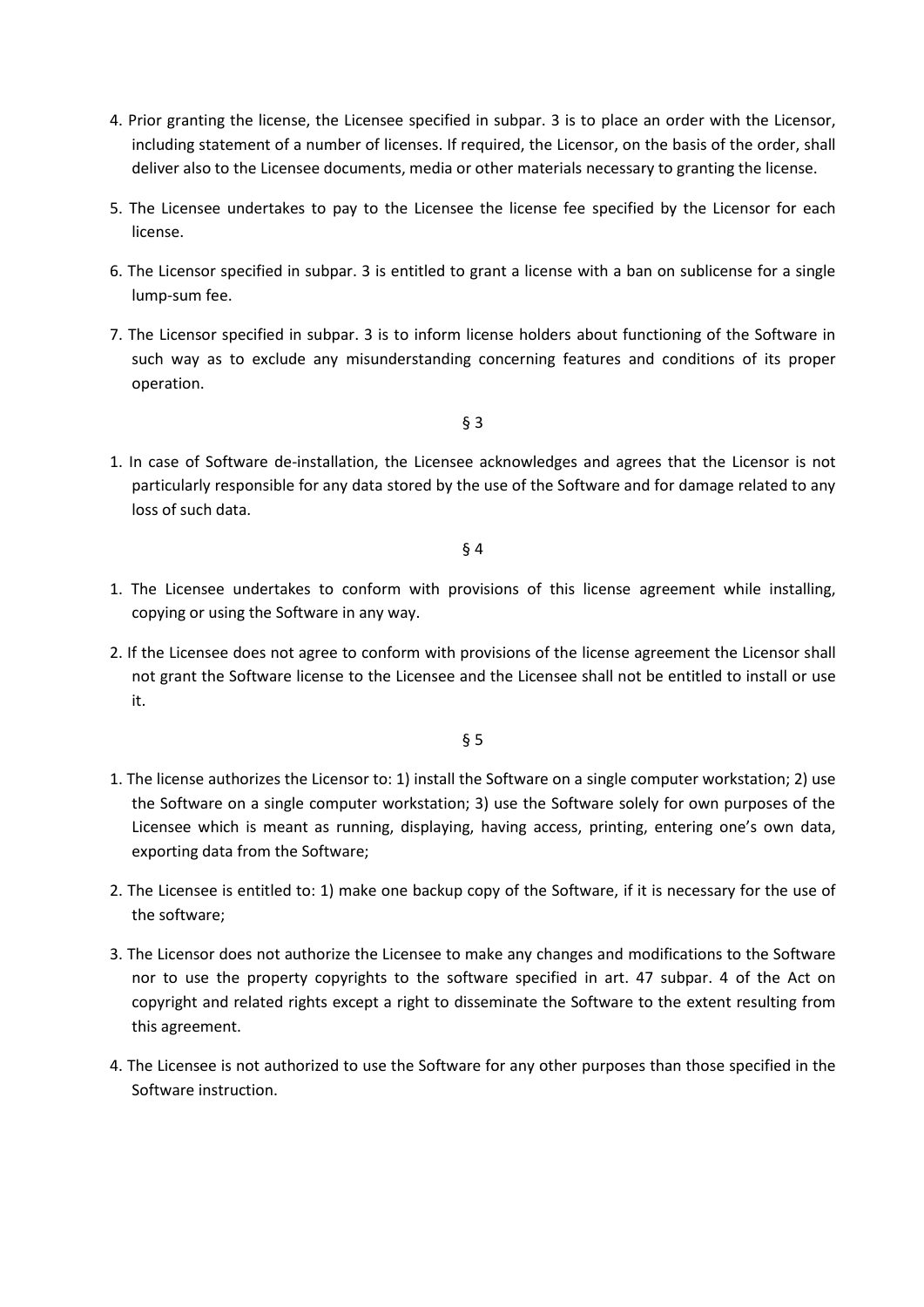- 1. During the term of the license the Licensor may provide upgrades of the Software to the Licensee. The Licensee acknowledges that the Software may also automatically download and install any upgrades.
- 2. The only purpose of the upgrades is to improve, modernize and develop the Software and may have a form of defect correcting programs, improved functions, new Software modules or completely new Software versions.
- 3. The Licensee agrees that all or part of each Upgrade shall be installed automatically without any actions by the Licensee or undertakes to take up such actions, if required.
- 4. Any additional or new components of the Software provided to the Licensee within a technical assistance are integral part of the Software and are subject to provisions of this license agreement.

§ 7

- 1. The Licensor undertakes to remove from the Software subject to further subparagraphs and without a separate remuneration – any defects preventing a proper use of the Software, revealed after the first installation of the Software by the Licensee or for the Licensee.
- 2. The Licensee shall use the Software at its own risk. Although the Licensor has tested the Software and verified the related documentation, the Licensor, to the extent permitted by applicable regulations, does not give any warranty of any kind, either expressed or implied, with respect to the software or documentation, its quality, functioning or fitness for any particular purpose or use for needs of individual requirements of the Licensee.
- 3. The Licensor will not be liable, to the extent permitted by applicable regulations, for any damage suffered by the Licensee or third parties related to use of the Software following principles specified in the license provisions as well as for the damage suffered by the Licensee or third parties related to violation of conditions of the license, especially as the result of an unauthorized (without obtaining the license) or improper (contrary to the intended use of the Software) installing or use of the Software.
- 4. The Licensor especially is not liable for any damage resulting from use, improper use or inability to use the Software, any damage resulting from loss or distortion of data, damage resulting from dissemination of harmful applications by use of the Software or blocking of a possibility to use another software.

§ 8

- 1. The Licensor shall accept any comments on the Software by the Licensees including any remarks concerning breakdowns, defects or other examples of defective operation of the Software as well as suggestions concerning additional features and functions or their modifications – through an internet forms available at www.aplisens.pl/raport2 or by e-mail: raport2@aplisens.pl.
- 2. The Licensor is not obliged to answer or respond to any comments or suggestions and the Licensee grants the Licensor an uninterrupted, irrevocable, free of license fee right to use and license (if applicable) the entered comments and suggestions to the Software.